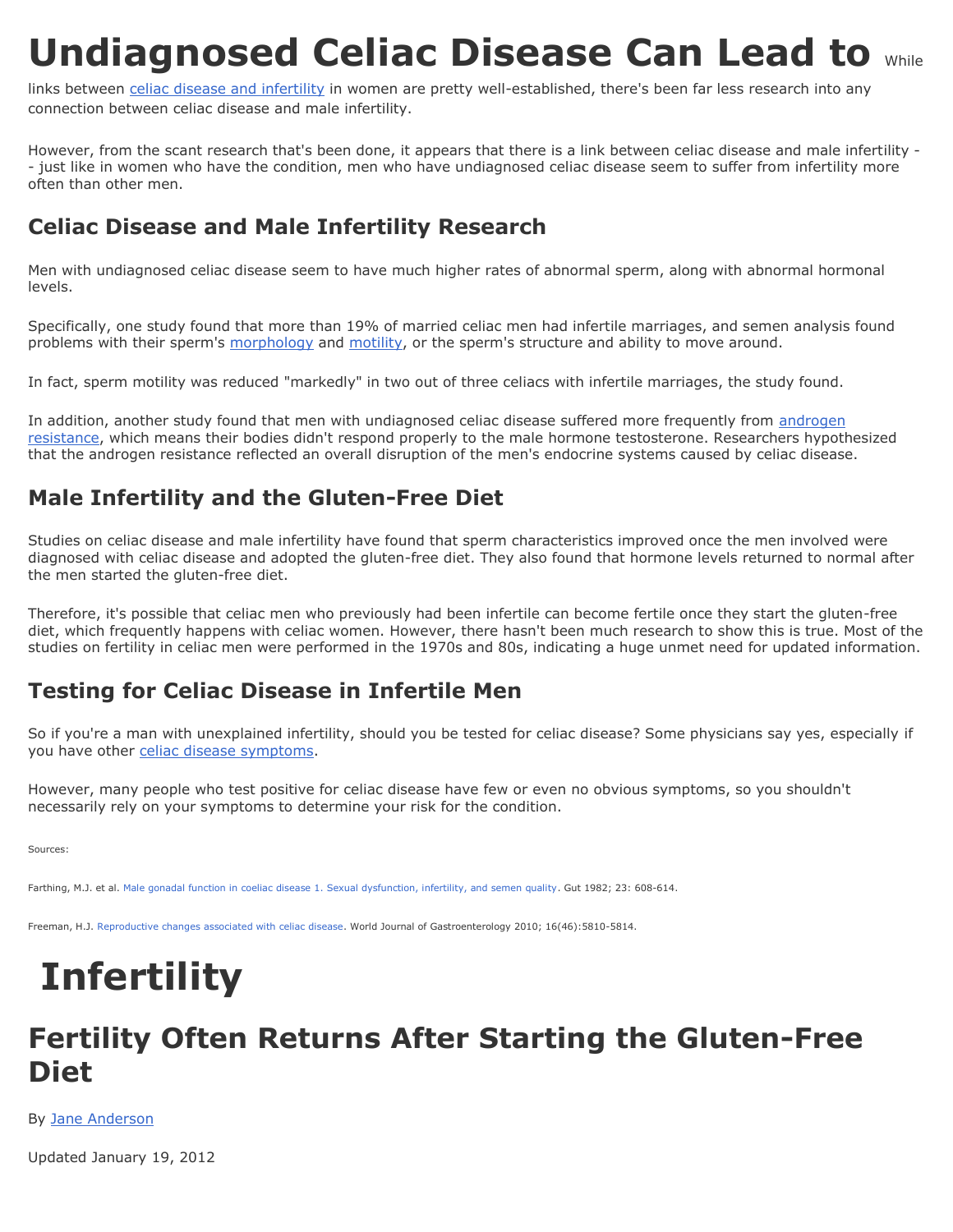Undiagnosed or untreated [celiac disease](http://celiacdisease.about.com/) can lead to a host of seemingly unrelated problems, including [osteoporosis,](http://celiacdisease.about.com/od/medicalguidelines/a/osteoporosis.htm) [depression](http://celiacdisease.about.com/od/symptomsofceliacdisease/a/Gluten-And-Depression.htm) and [anemia.](http://celiacdisease.about.com/od/symptomsofceliacdisease/a/CeliacAnemia.htm) Now medical researchers - along with some observant obstetrician-gynecologists - are realizing that undiagnosed celiac disease also may be a major cause of otherwise unexplained [infertility](http://infertility.about.com/) in both men and women.

## **Infertility in Celiac Disease May Be Linked to Malnutrition, Malabsorption**

Many doctors define infertility as the inability to get pregnant after one year of unprotected sex. In women, fertility difficulties often result from a problem with [ovulation,](http://pregnancy.about.com/cs/ovulation/a/aaovulation.htm) while in men, infertility usually occurs because the man doesn't produce enough [sperm,](http://pregnancy.about.com/cs/infertility/l/blsemenanalysis.htm) or produces abnormal sperm.

It's not clear why more people with undiagnosed or untreated celiac disease suffer from infertility. It's possible that [malnutrition](http://celiacdisease.about.com/od/commoncomplicationsofcd/a/Untreated-Celiac-Disease-Can-Cause-Malnutrition.htm) resulting from malabsorption of nutrients in your food may be to blame, or there may be some yet-undiscovered reason.

## **Several Studies Find High Rates of Infertility in Women with Celiac Disease**

Medical studies have found celiac disease rates of about 4% in women with unexplained infertility. In one study, which found four cases of celiac disease in a group of 98 women with unexplained infertility, none of the celiac women had extensive malabsorption, but two suffered from iron deficiency anemia.

Another study looked at the rate of children born to patients with celiac disease compared to children born to control subjects. It found that women with celiac disease had significantly fewer children prior to diagnosis - 1.9 children, on average, compared to 2.5 children in controls. After the women were diagnosed with celiac disease, the difference began to even out. The researchers concluded that celiac disease caused the difference in fertility prior to diagnosis, while [the gluten-free diet](http://celiacdisease.about.com/od/theglutenfreediet/u/TreatmentPath.htm) corrected it following diagnosis.

Fewer medical studies have been conducted looking for male reproductive issues in celiac disease. However, Italian researchers have noted that male celiac disease patients have a greater risk of infertility and other reproductive issues, as well as a greater incidence of [androgen](http://infertility.about.com/od/infertilityglossaryae/g/androgens.htm) (male hormone) deficiency.

#### **Women with Celiac Disease Frequently Suffer from Menstrual Abnormalities**

In women with celiac disease, [menstrual disorders are commonplace,](http://celiacdisease.about.com/b/2010/08/16/celiac-disease-affects-menstrual-cycle-italian-study-finds.htm) suggesting some potential reasons for infertility.

For example, in another Italian study, nearly 20% of the celiac women had [amenorrhea,](http://adam.about.net/reports/000101_3.htm) or missed menstrual periods. Only 2.2% of the control subjects suffered from amenorrhea.

Meanwhile, [pregnancy complications](http://womenshealth.about.com/cs/pregnancy/a/pregnancycompli.htm) such as threatened miscarriage, pregnancy-related hypertension, severe anemia and intrauterine growth retardation occurred four times more often in women with celiac disease.

## **Consider Celiac Disease Screening if You Have Unexplained Infertility**

Many researchers and clinicians now recommend that you be screened for celiac disease if you have unexplained infertility especially if you have any of the classic [celiac disease symptoms](http://celiacdisease.about.com/od/symptomsofceliacdisease/a/celiacsymptoms.htm) or risk factors.

However, many of the women diagnosed in these infertility studies had subtle symptoms of celiac disease or even so-called "clinically silent" celiac disease, in which they had no apparent symptoms. So you shouldn't rely on your symptoms to determine your risk for the condition.

If you're infertile and you have celiac disease, there's hope: many previously infertile women were able to conceive successfully after being diagnosed with celiac disease and adopting the gluten-free diet.

Sources:

P. Collin et al. Infertility and coeliac disease. Gut. 1996;39:382-384.<http://gut.bmj.com/content/39/3/382.abstract>